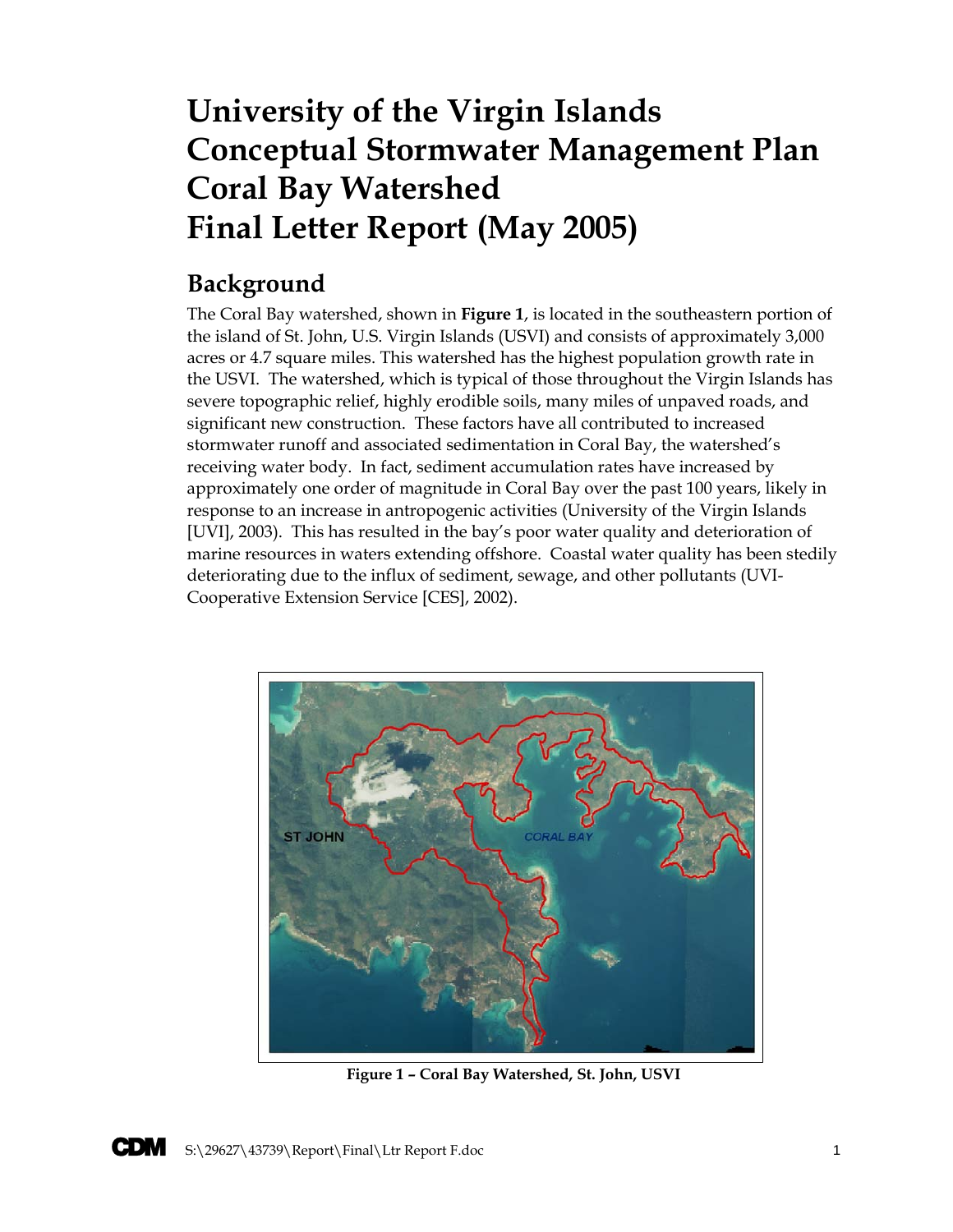To date, stormwater best management practices (BMPs) have not been implemented to address this growing problem. The University of the Virgin Islands (UVI) through its Eastern Caribbean Center (ECC) has retained CDM to provide consulting engineering services to develop a conceptual stormwater management plan (SWMP) for a pilot subbasin in the Coral Bay watershed. This letter report will summarize the results of the data collection effort, a preliminary engineering analysis, and conceptual design alternatives.

# **Data Collection**

This section summarizes the data collection effort. The data collected in this effort will be used to perform the preliminary engineering analysis and evaluate conceptual alternatives. Data collected from the UVI as well as governmental agencies include reports and studies, Geographic Information System (GIS) coverages, topographic data, soils and land use data. The following narrative describes the process involved in obtaining these data and provides a summary of the data collected.

# **Existing Studies and Reports**

CDM identified a number of reports either through the ECC or through other research. The existing studies and reports that were collected and reviewed as part of this effort include:

- **Puerto Rico and Virgin Islands Precipitation Frequency Project, Update of** Technical Paper No. 42 and Technical Paper No. 53,Twelfth Progress Report (U.S. National Weather Service, 2003)
- Sedimentary Framework of Coral Bay, St. John, USVI: Anthropogenic Implications Final Report (UVI, 2003)
- Virgin Islands Environmental Protection Handbook (University of the Virgin Islands Cooperative Extension Service, 2002)
- Soils Survey of the United States Virgin Islands (U.S. Department of Agriculture, Natural Resources Conservation Service (NRCS), 1998)
- Technical Release No. 55 (TR-55): Urban Hydrology for Small Watersheds (NRCS, 1986)
- Technical Paper No. 42: Generalized Estimates of Probable Maximum Precipitation and Rainfall-Frequency Data for Puerto Rico and Virgin Islands (U.S. Weather Bureau, 1961)

### **GIS Data**

CDM obtained GIS data for the study area from ECC in order to provide visual representation of the watershed as well as to develop the hydrologic parameters described under *Preliminary Engineering Analysis*. The GIS data obtained include:

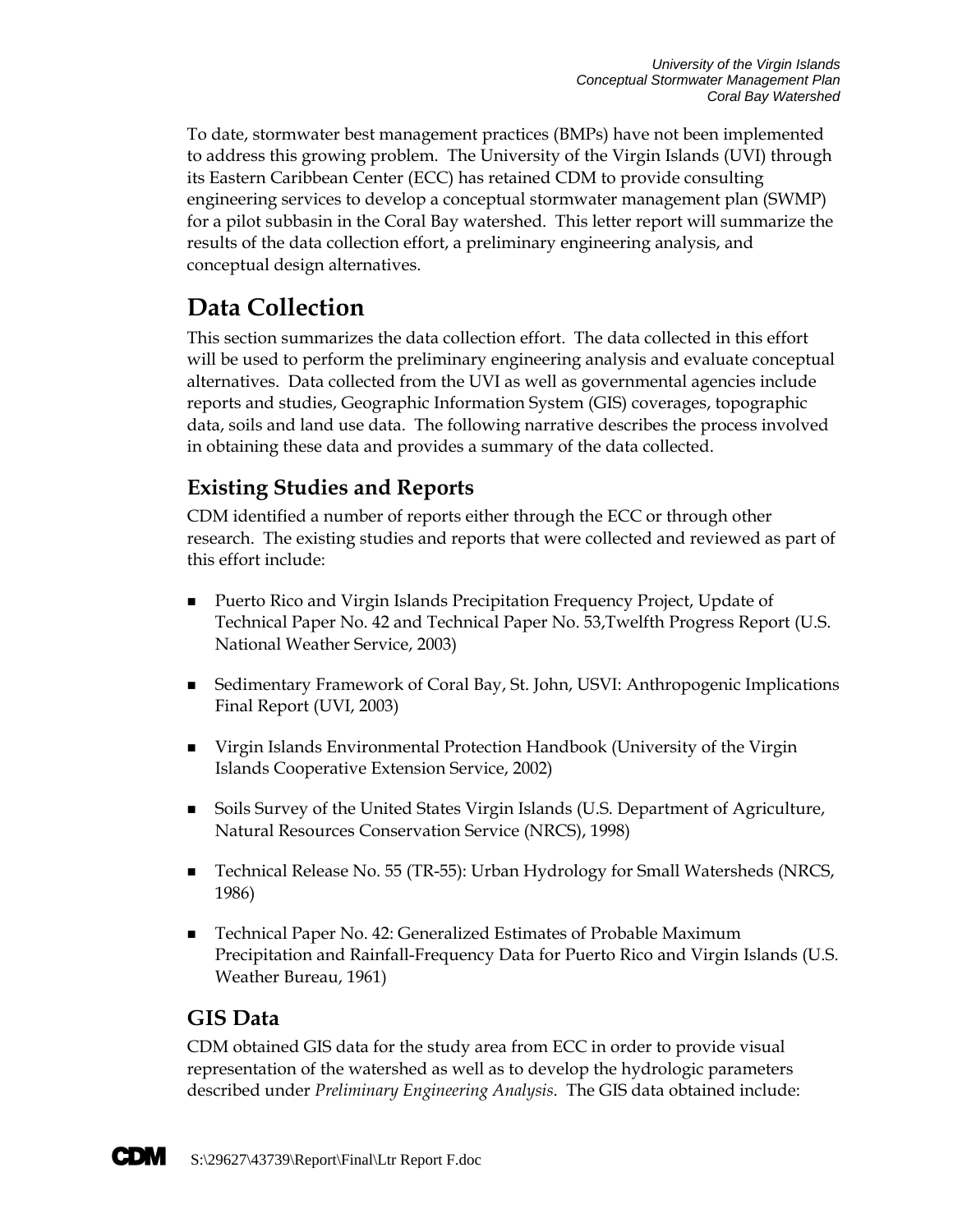- Digital 2-foot topographic contour GIS coverage obtained from the ECC. This data set was developed by the U.S. Army Corps of Engineers using aerial photography taken in 1994;
- 2000 digital ortho-photo quadrangles (DOQs) developed for the National Oceanic and Atmospheric Association (NOAA);
- Existing land use (1999);
- Coral Bay watershed boundary;
- Parcels;
- **Buildings;**
- Soils; and
- Roads.

### **Problem Areas**



Problems reported in the watershed are primarily related to untreated and unmanaged stormwater runoff that is conveyed through valleys in the hillside commonly referred to as "guts". This runoff in many cases is conveyed over unpaved roads, an example of which is shown in **Figure 2,** where it can pick up sediment and smaller debris. As the runoff accumulates further down in the guts, larger rocks and small boulders may also be carried by the stream. Examples of well defined guts are shown in **Figures 3** and **4**. **Figure 2 – Unpaved Road in Coral Bay Watershed**





**Figure 3 – Well-Defined Gut Figure 4 – Well-Defined Gut Upstream of its Outfall to Coral Harbor**

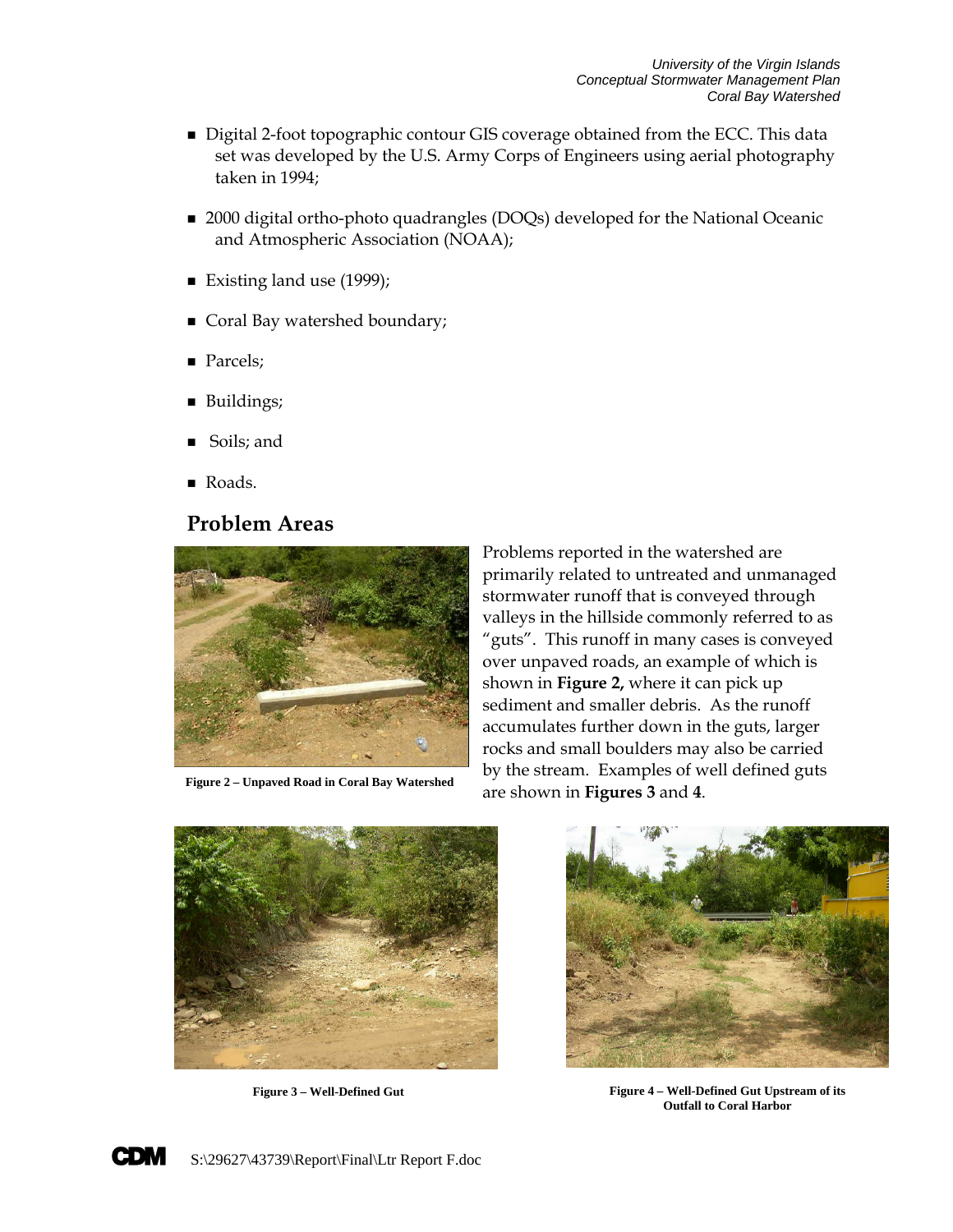The end result is large amounts of material being eroded from unpaved roads, guts, and other unstabilized areas and deposited at the shoreline in the mangroves or in the case of sediment and smaller particles, being carried into Coral Bay itself where it eventually settles. CDM performed a preliminary field reconnaissance of the Coral Bay Watershed in August 2004 to assess the extent of the problem areas. As mentioned previously, stormwater runoff is largely untreated before it discharges to Coral Bay. The stormwater facilities that do exist in the watershed are predominantly to provide conveyance. They are typically located at the end of the gut system where stormwater is conveyed under road crossings.

During the site visit, CDM field surveyed several of the guts as well as the outfall points of discharge. At one location in the northwest corner of Coral Harbor, an energy dissipater at one of the outfalls has been installed to reduce runoff velocity as well as to let materials settle out. The structure appears to be effective in reducing velocity and trapping sediment and smaller materials (see **Figure 5**). The effectiveness of this structure, however, largely depends on maintenance as materials will accumulate with each storm event. Once the structure is filled with material, energy dissipation is reduced and additional sediment can no longer be trapped and instead is flushed into the Bay. The deposition of materials was also apparent just upstream of this road crossing, as shown in **Figure 6**.



**Figure 5 – Energy Dissipation Structure**



**Figure 6 – Accumulated Debris Upstream of Outfall to Coral Harbor**

# **Preliminary Engineering Analysis**

CDM used the data collected to estimate the volumes and rates of stormwater runoff from the Coral Bay Watershed. CDM estimated these volumes and rates using the hydrologic component of the Interconnected Channel and Pond Routing (ICPR) Windows Version 3.02 stormwater model developed by Streamline Technologies<sup>®</sup>. The model was used to simulate two single event design storms appropriate for the

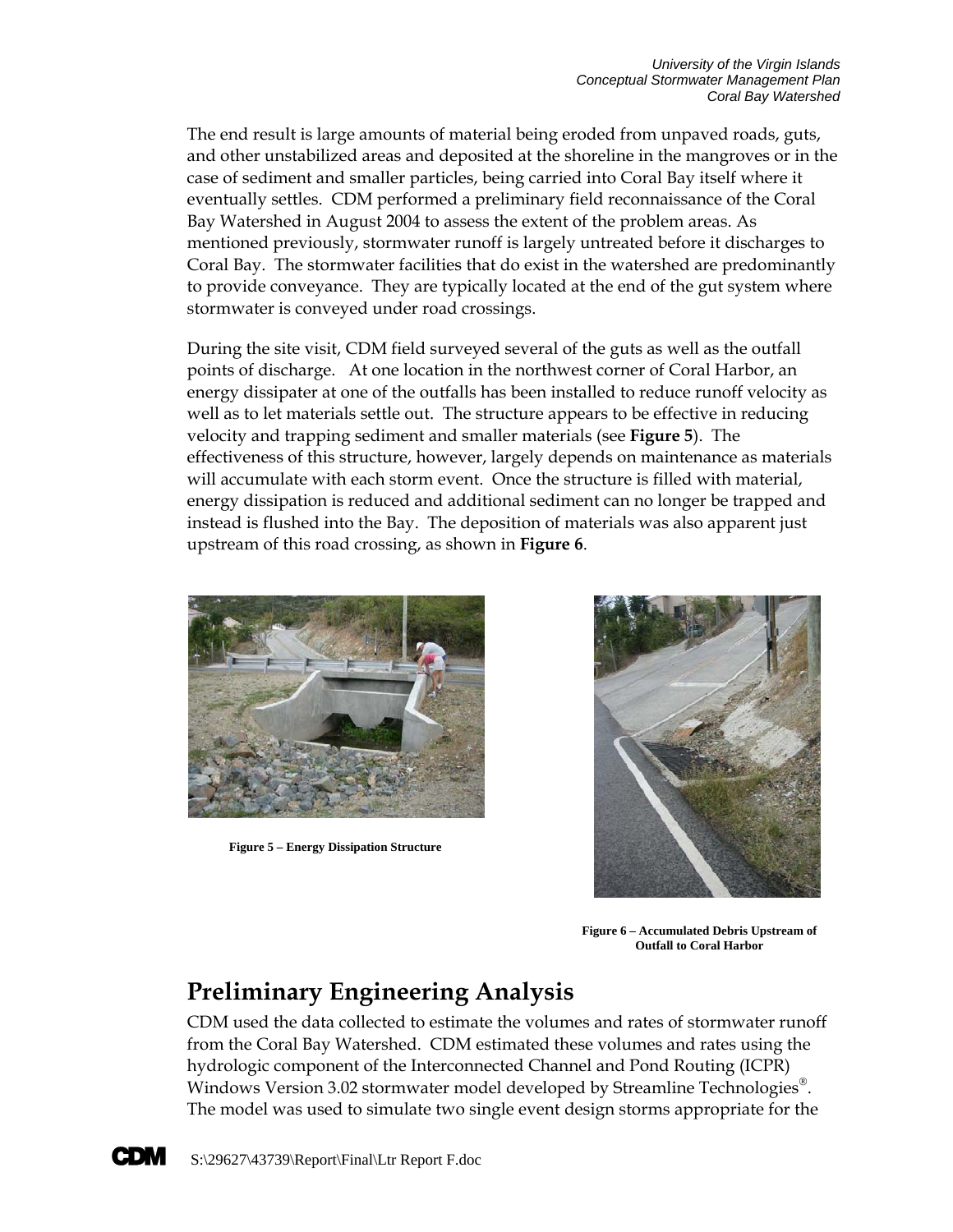study area. Due to the size of the Coral Bay Watershed, its generally steep slopes, and the relatively limited areas available for BMPs, the engineering analysis and conceptual design considered more typical storm events (i.e., 1- and 2-year/24-hour design storm events) rather than more extreme events (e.g., 10-year/24-hour event). A more detailed description of the development of the hydrologic model is provided below.

## **Hydrologic Model**

The hydrologic component of the ICPR model is used to evaluate rainfall, runoff, and infiltration characteristics of an area. ICPR has three methods for generating stormwater runoff: the Soil Conservation Service (SCS) unit hydrograph method, the Santa Barbara method, and the Overland Flow method. For this effort, the SCS unit hydrograph method was used. The ICPR model has two components for the determination of the volume and rate of stormwater runoff. The first component is based upon the amount of directly connected impervious area (DCIA) represented by a percentage of the contributing area. The resulting runoff from rainfall over the DCIA does not pass over any pervious area and thus does not infiltrate into the soil. The second component consists of the pervious and impervious areas that are not directly connected to the PSMS and thus are subject to infiltration. The SCS unit hydrograph method uses a curve number (CN) to determine the runoff volume from this second component. The CN method relates rainfall to direct runoff as a function of soil storage (estimated using soil type and land use cover). A more complete documentation of the model's background and theory can be found in the ICPR Version 2.20 User's Manual (September 1995) or in the ICPR Version 3.0 online help system.

### **Hydrologic Parameters**

Hydrologic model parameters used for the model simulations are described below. The hydrologic parameters compiled for each subbasin include the contributing area, DCIA, time of concentration, and CN.

### *Subbasin Delineation*

Subbasins in the watershed were delineated using the available digital 2-foot topographic contours as well as the 2000 DOQs. The watershed was divided into eight (8) major subbasins which are shown in **Figure 7**. Hydrologic units are generally defined by natural physical features or constructed stormwater conveyance systems, which control and direct stormwater runoff to a common outfall.

For the purposes of this report, the major subbasins were assigned an identifier based on the water body serving the area. The tributary area of each subbasin unit was determined using the computational capabilities of the GIS software package ArcView® Version 9.0. The eight hydrologic units averaged approximately 370 acres in size with a minimum of 60 acres and a maximum of 1,603 acres. The subbasins along with their respective tributary areas are listed in **Table 1**.

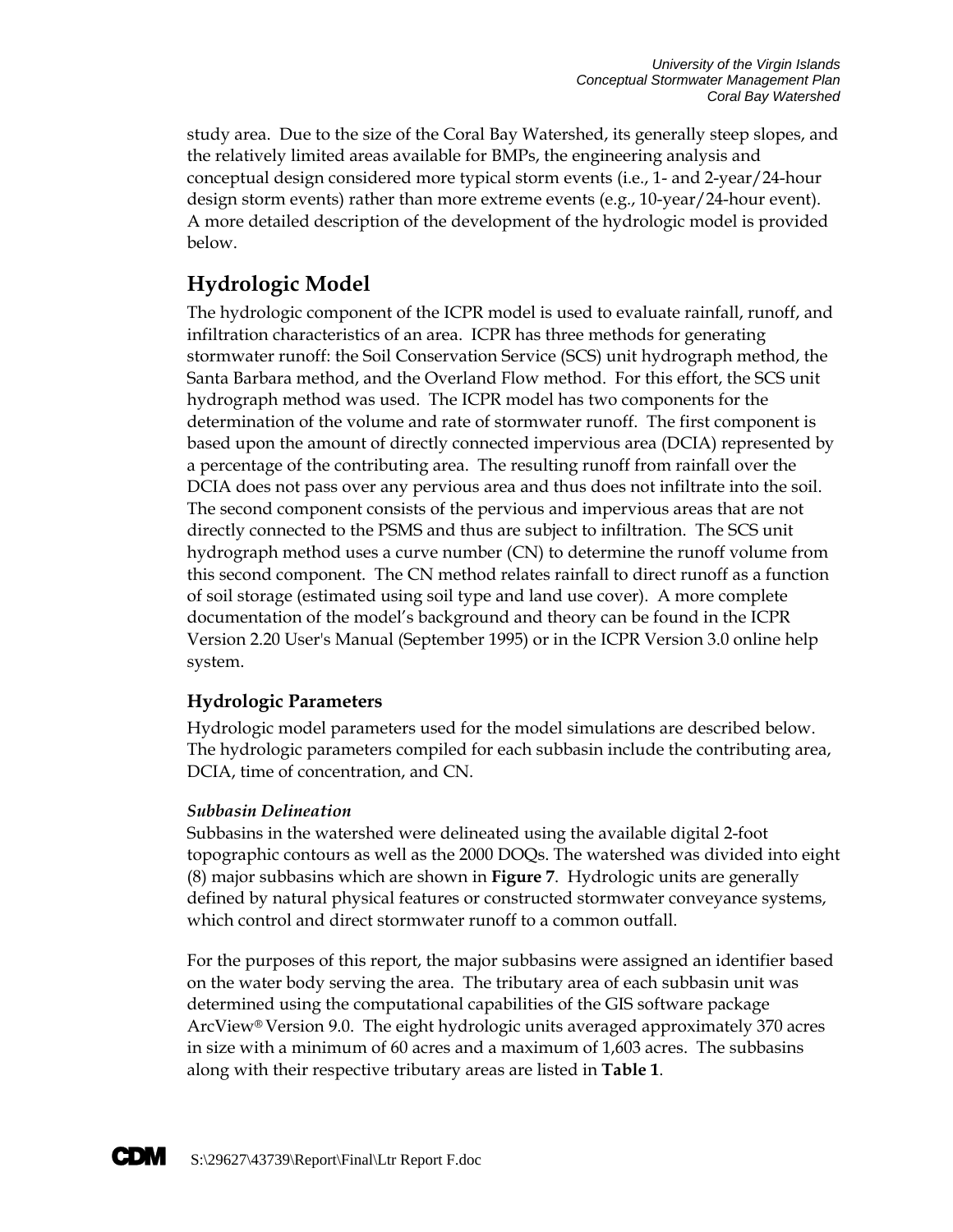| ັ<br>Subbasins        |                                  |                                   |  |
|-----------------------|----------------------------------|-----------------------------------|--|
| <b>Subbasin</b>       | <b>Tributary Area</b><br>(acres) | Time of<br>Concentration<br>(min) |  |
| CH - Coral Harbor     | 1,603                            | 121.6                             |  |
| DB - Drunk Bay        | 60                               | 24.1                              |  |
| FB - Friis Bay        | 78                               | 32.7                              |  |
| HH - Hurricane Hole   | 451                              | 29.0                              |  |
| JFB - Johns Folly Bay | 124                              | 36.5                              |  |
| JB - Johnson Bay      | 184                              | 49.5                              |  |
| PB - Privateer Bay    | 122                              | 26.2                              |  |
| RB - Round Bay        | 337                              | 27.9                              |  |

**Table 1 Coral Bay Watershed Conceptual Stormwater Management Plan** 

### *Time of Concentration*

The time of concentration  $(T_c)$  is the time for stormwater runoff to travel from the hydraulically most distant point of the watershed to the point of interest (outflow from the area). For ponded areas, the point of interest chosen was the centroid of ponding. The  $T_c$  for each subbasin was determined by identifying the longest flow path using the 1994 2-foot digital contour GIS coverage and the 2000 DOQs provided by the ECC. The methodology used for calculation of  $T_c$  is consistent with the procedures described in TR-55 (NRCS, 1986). Each flow path was then subdivided into three types of flow (sheet flow, shallow concentrated flow, and open channel/pipe flow). The total  $T_c$  is the sum of the travel times for each of the three types of flow. In most cases, the sheet flow component accounts for over 20 percent of the total time of concentration for the hydrologic unit, even though it makes up a small percentage of the total flow length. Analysis of the  $T_c$  values for the Coral Bay subbasins range between 24.1 minutes and 121.6 minutes for present conditions and are shown in Table 1.

### *Rainfall Intensities and Quantities*

Rainfall data were used to generate the flows for stormwater evaluations. Data are generally characterized by depth (inches), intensity (inches per hour), frequency, return period (years), duration (hours), spatial distribution (locational variance), and temporal distribution (time variance). According to TR-55 (NRCS, 1986), the highest peak discharges from small watersheds are usually caused by intense, brief rainfalls that may occur as distinct events or as part of a longer storm. These intense rainstorms do not usually extend over a large area and intensities vary greatly. The

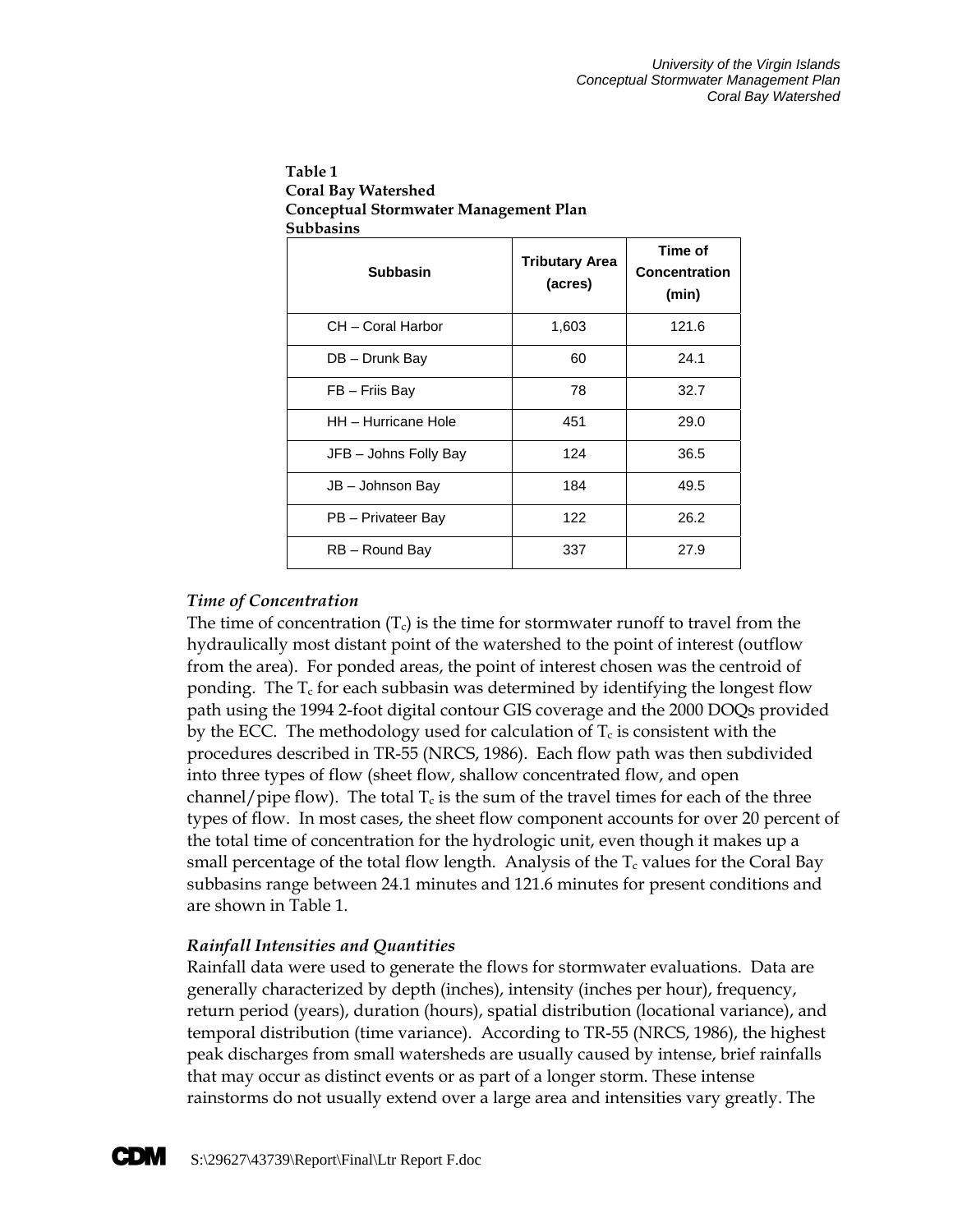analyses of some systems (e.g., a large stormwater treatment facility) consider a major design storm such as a 25-year event. However, for the purposes of this SWMP, the 1 and 2-year/24-hour design storm events were simulated due to the nature of the watershed and its vulnerability to erosion and sedimentation during the smaller and more frequent events. A common practice in a hydrologic runoff analysis is to develop a synthetic rainfall distribution to use in lieu of actual storm events. The distribution includes maximum rainfall intensities for the selected design frequency arranged in a sequence that is critical for producing peak runoff. The length of the most intense rainfall period contributing to the peak runoff rate is related to the  $T_c$  for the watershed.

For the size of the watersheds for which NRCS usually provides assistance, a storm period of 24 hours was chosen for the synthetic rainfall distributions. The 24-hour storm, while longer than that needed to determine peaks for these drainage areas, is appropriate for determining runoff volumes. Therefore, a single storm duration and associated synthetic rainfall distribution can be used to represent not only the peak discharges but also the runoff volumes for a range of drainage area sizes.

The intensity of rainfall varies considerably during a storm as well as geographic regions. To represent various regions of the United States and its territories, NRCS developed four synthetic 24-hour rainfall distributions (I, IA, II, and III) from available National Weather Service (NWS) duration-frequency data or local storm data. For the Virgin Islands, NRCS recommends the use of type II, which represents the most intense short duration rainfall.

According to the Virgin Islands Environmental Protection Handbook (2002), the 24 hour rainfall volumes for the island of St. John (Cruz Bay) for the various design storm events include:

- 1-year 2.8 inches of rainfall
- 2-Year 3.9 inches of rainfall
- 5-Year 5.5 inches of rainfall
- 10-Year 6.6 inches of rainfall
- 25 -Year 8.0 inches of rainfall
- 50 -Year 9.2 inches of rainfall
- 100 -Year 10.5 inches of rainfall

The volumes for the 1- and 2-year/24-hour storm events were applied to the NRCS type II rainfall distribution of a 24-hour duration. The peak rate factor (K') accounts for the effect of watershed storage and is a parameter used to reflect the shape of the

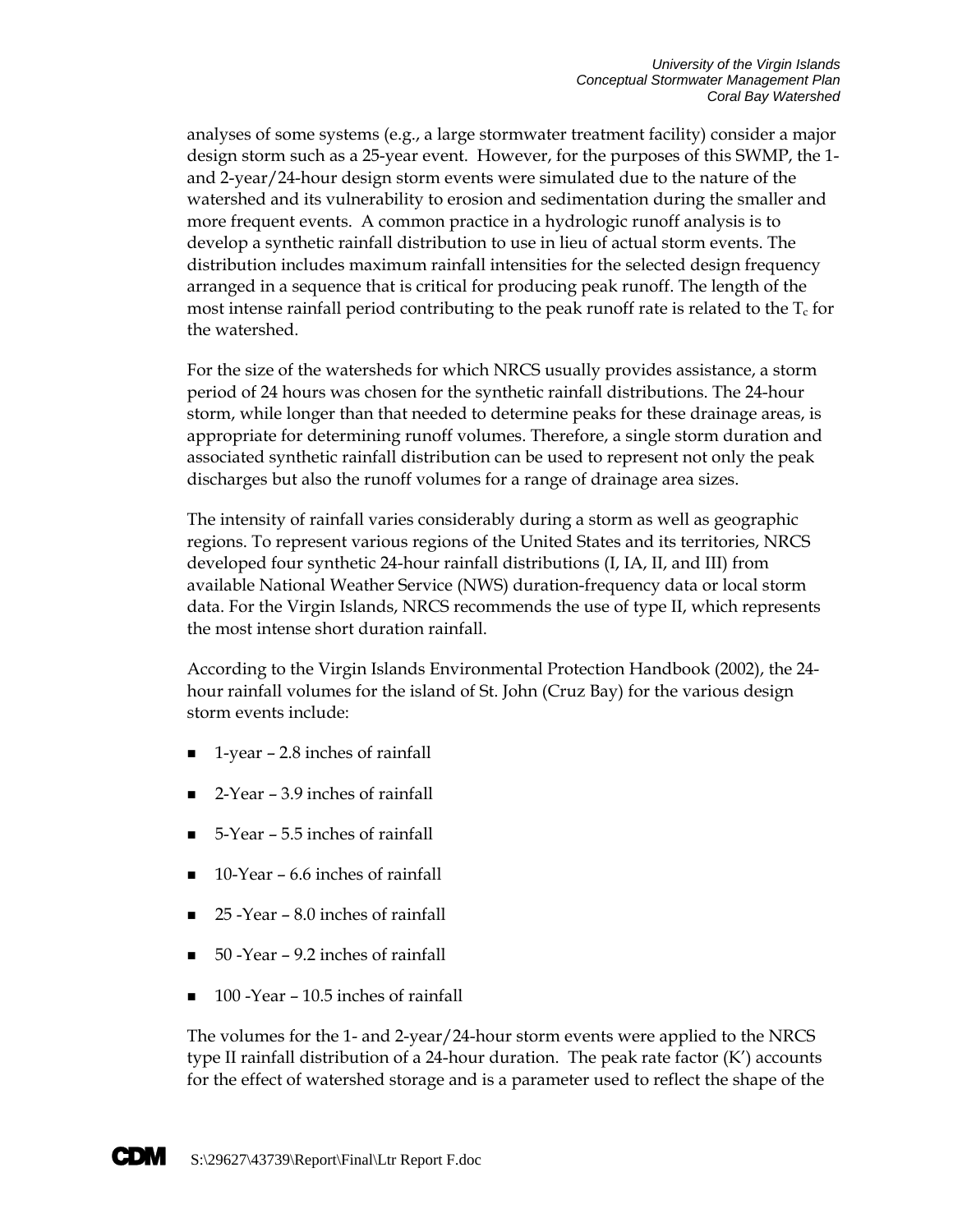runoff hydrograph. A peak rate factor (K') of 575 was used for application of the NRCS unit hydrograph method due to the steep slopes throughout the watershed.

#### *Land Use Data*

The volume and the peak rate of runoff is a function of the type of land use that is present. An accurate representation of the existing land use is needed to determine a reasonable estimate of stormwater runoff in a watershed. Existing land uses (1999) for the Coral Bay Watershed were obtained from the ECC as shown in **Figure 8**. CDM reviewed these land use data and compared them to the 2000 DOQs. Based on review of the aerials, some of the land use categories were reassigned to more accurately represent the actual land cover. Land use determination is needed for the purpose of developing the curve numbers. As an example, a large portion of the watershed is assigned "undeveloped" as a land use category. When reviewing the aerials, the majority of this "undeveloped" land is actually forested. Therefore a "forest" land use was assigned to these areas for the purposes of developing more accurate curve numbers. A breakdown of the land use by category and acreage for each of the subbasins as well as its reassigned land use is provided in **Table 2**. As indicated in Figure 8, the land uses within the watershed are predominantly designated as parks/recreation/open Space (48%) and undeveloped (42%).

#### *Soils Data*

Soils data are used to evaluate stormwater runoff, infiltration, and recharge potential for pervious areas. Information on soil types was obtained from the U.S. Department of Agriculture (USDA) NRCS (formerly SCS) Soils Survey of the United States Virgin Islands (NRCS, 1998) as well as in digital format from the ECC. Each soil type has been assigned to a soil association, a soils series, and to one of the four Hydrologic Soil Groups (A, B, C, or D) established by the NRCS. Hydrologic Soil Group A is comprised of soils having very high infiltration potential and low runoff potential. Those soils with moderate infiltration rates when thoroughly wetted are classified as Hydrologic Soil Group B. Group C soils are those soils with low infiltration rates while Hydrologic Soil Group D is characterized by soils with a very low infiltration potential and a high runoff potential. Dual hydrologic groups, A/D, B/D, and C/D, are given for certain wet soils that can be adequately drained. The first letter applies to the drained condition, while the second applies to the undrained condition. For the purposes of developing curve numbers, a dual hydrologic group is assigned the characteristics of a "D" soil as a more conservative approach. **Table 3** lists the acreages of soil series identified in the Coral Bay watershed by subbasin and their corresponding NRCS hydrologic soils group classification. The digital soils coverage was available from the ECC and imported into ArcView® Version 9.0. **Figure 9** shows a map of the NRCS hydrologic soils groups for the Coral Bay Watershed. As indicated in Figure 9, the soils within the watershed fall predominantly within the "D" soils group (approximately 93%) and have high runoff potential.

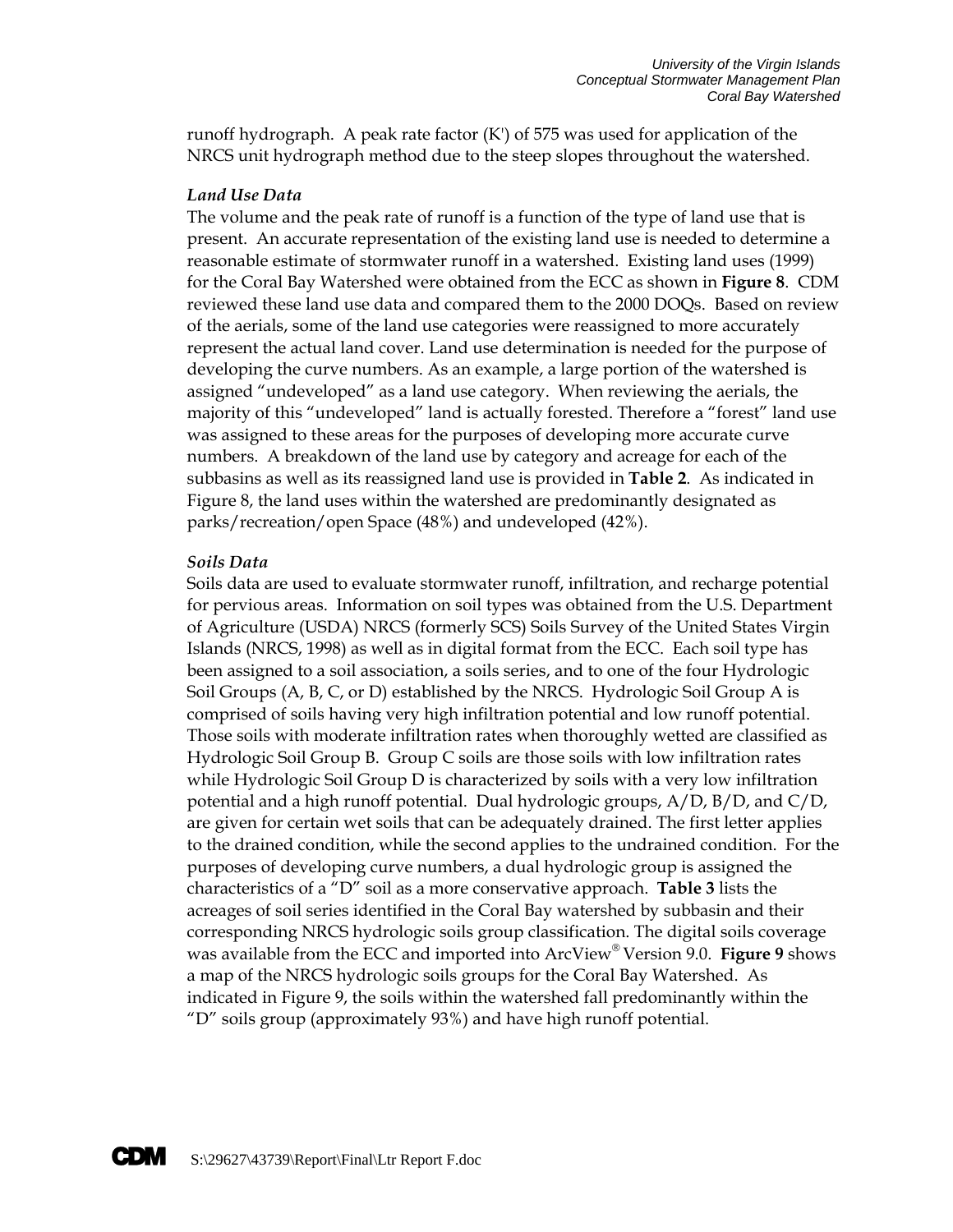#### **Table 2 Coral Bay Watershed Conceptual Stormwater Management Plan Land Use**

| <b>Subbasin</b>          |                             |                                |         | Area<br><b>Land Use</b><br><b>Reassigned Land Use</b> |  | $%$ of<br><b>Total</b> |
|--------------------------|-----------------------------|--------------------------------|---------|-------------------------------------------------------|--|------------------------|
|                          |                             |                                | (acres) | Land                                                  |  |                        |
|                          |                             |                                |         | <b>Use</b>                                            |  |                        |
| CH - Coral Harbor        | Agriculture                 | Agriculture                    | 13.4    | 0.45%                                                 |  |                        |
|                          | Commercial                  | Commercial                     | 0.9     | 0.03%                                                 |  |                        |
|                          | Low Density Residential     | Low Density Residential        | 160.0   | 5.44%                                                 |  |                        |
|                          | Parks/Recreation/Open Space | Forest                         | 801.0   | 27.21%                                                |  |                        |
|                          | <b>Public Facilities</b>    | Institutional                  | 6.5     | 0.22%                                                 |  |                        |
|                          | Undeveloped                 | Forest                         | 617.25  | 20.97%                                                |  |                        |
|                          | Waterfront/Marine           | Industrial                     | 3.0     | 0.10%                                                 |  |                        |
| DB - Drunk Bay           | Hotel/Resort                | Commercial                     | 1.4     | 0.05%                                                 |  |                        |
|                          | Low Density Residential     | <b>Low Density Residential</b> | 0.2     | 0.01%                                                 |  |                        |
|                          | Parks/Recreation/Open Space | Forest                         | 38.9    | 1.32%                                                 |  |                        |
|                          | Undeveloped                 | Forest                         | 18.9    | 0.64%                                                 |  |                        |
| FB - Friis Bay           | Low Density Residential     | Low Density Residential        | 17.8    | 0.60%                                                 |  |                        |
|                          | Parks/Recreation/Open Space | Forest                         | 0.2     | 0.01%                                                 |  |                        |
|                          | Undeveloped                 | Forest                         | 58.9    | 2.00%                                                 |  |                        |
| HH - Hurricane<br>Hole   | Low Density Residential     | Low Density Residential        | 5.4     | 0.18%                                                 |  |                        |
|                          | Parks/Recreation/Open Space | Forest                         | 439.4   | 14.93%                                                |  |                        |
|                          | Undeveloped                 | Forest                         | 0.1     | 0.00%                                                 |  |                        |
| JFB - Johns Folly<br>Bay | Low Density Residential     | Low Density Residential        | 20.7    | 0.71%                                                 |  |                        |
|                          | Parks/Recreation/Open Space | Forest                         | 7.8     | 0.75%                                                 |  |                        |
|                          | Undeveloped                 | Forest                         | 95.2    | 4.77%                                                 |  |                        |
| JB - Johnson Bay         | Low Density Residential     | Low Density Residential        | 20.9    | 0.70%                                                 |  |                        |
|                          | Parks/Recreation/Open Space | Forest                         | 22.0    | 0.27%                                                 |  |                        |
|                          | Undeveloped                 | Forest                         | 140.5   | 3.23%                                                 |  |                        |
| PB - Privateer Bay       | Low Density Residential     | Low Density Residential        | 1.4     | 0.05%                                                 |  |                        |
|                          | Undeveloped                 | Forest                         | 116.6   | 3.96%                                                 |  |                        |
| RB-Round Bay             | Low Density Residential     | Low Density Residential        | 42.8    | 1.45%                                                 |  |                        |
|                          | Parks/Recreation/Open Space | Forest                         | 108.2   | 3.68%                                                 |  |                        |
|                          | Undeveloped                 | Forest                         | 184.0   | 6.25%                                                 |  |                        |
|                          |                             | Totals:                        | 2943.4  | 100%                                                  |  |                        |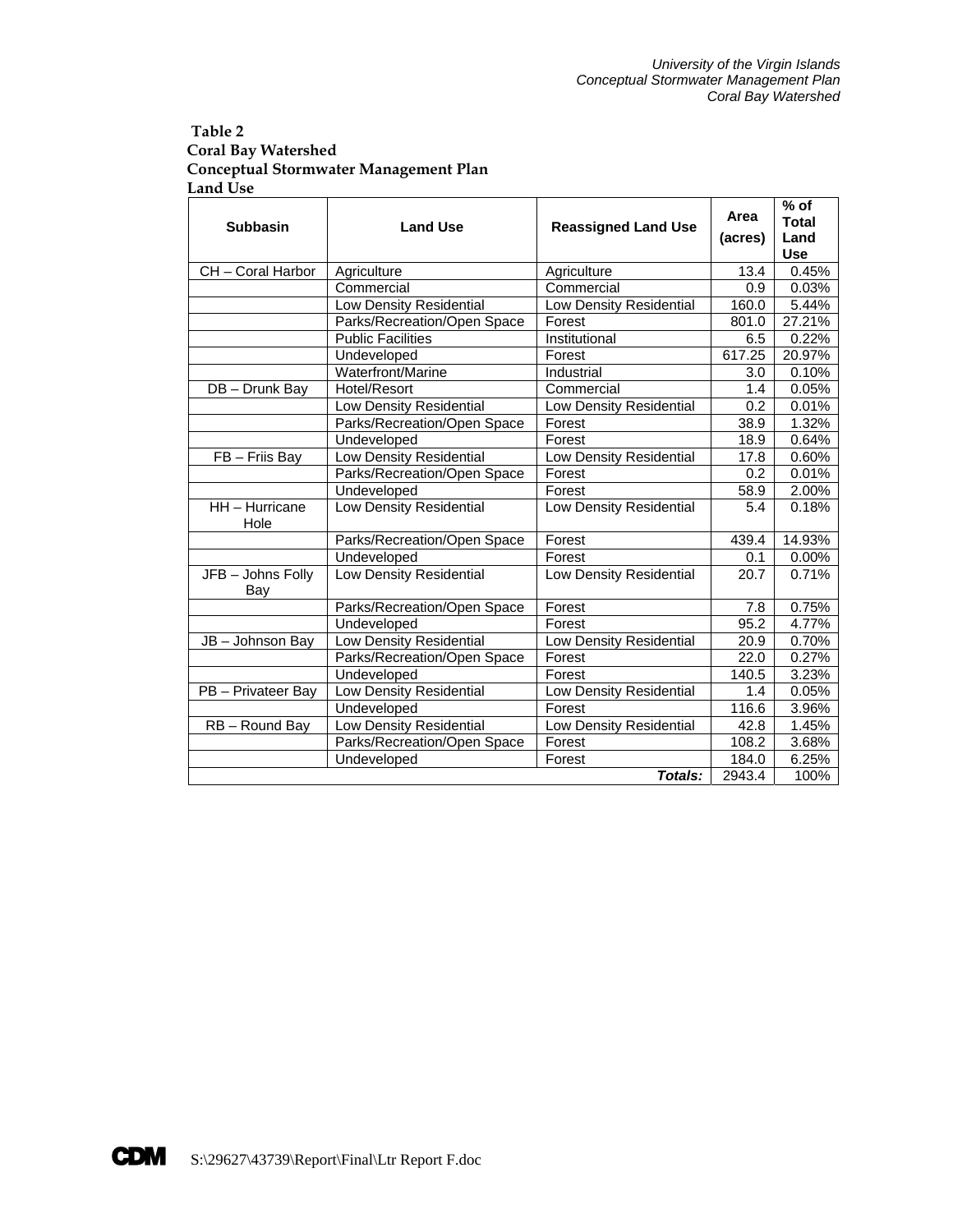| Table 3                               |
|---------------------------------------|
| <b>Coral Bay Watershed</b>            |
| Conceptual Stormwater Management Plan |
| <b>Hydrologic Soil Groups</b>         |

| <b>Subbasin</b>    | <b>Hydrologic</b><br><b>Soils Group</b> | <b>Acres</b> |
|--------------------|-----------------------------------------|--------------|
| CH - Coral Harbor  | A                                       | 60.1         |
|                    | B                                       | 86.1         |
|                    | B/C                                     | 5.3          |
|                    | B/D                                     | 933.7        |
|                    | D                                       | 516.7        |
|                    | <b>WATER</b>                            | 0.3          |
| DB-Drunk Bay       | B                                       | 4.0          |
|                    | B/D                                     | 3.4          |
|                    | D                                       | 52.0         |
| FB - Friis Bay     | B                                       | 5.1          |
|                    | B/D                                     | 25.3         |
|                    | D                                       | 46.5         |
| HH - Hurricane     | B                                       | 4.2          |
| Hole               | B/D                                     | 22.1         |
|                    | D                                       | 418.4        |
|                    | <b>WATER</b>                            | 0.2          |
| JB - Johnson Bay   | В                                       | 17.0         |
|                    | B/D                                     | 130.1        |
|                    | D                                       | 36.3         |
| JFB - Johns Folly  | Α                                       | 1.3          |
| Bay                | B                                       | 3.5          |
|                    | B/D                                     | 70.1         |
|                    | D                                       | 48.8         |
| PB - Privateer Bay | D                                       | 118          |
| RB-Round Bay       | Α                                       | 0.7          |
|                    | B/D                                     | 8.8          |
|                    | D                                       | 325.6        |

#### *Curve Numbers*

The curve numbers, which are used to determine how much of the rainfall will be converted to runoff, were calculated based on the land use distribution and hydrologic soil group distribution in each subbasin. The SCS provides information on relating soil group types to the curve numbers as a function of soil cover, land use type, and antecedent moisture condition. **Table 4** shows the relationship between CN values, hydrologic soils group, and land use type based upon the SCS methodology. The assumed percent imperviousness (based on land use) is also indicated in Table 4. This relationship was then used to compute a composite CN value for each subbasin. A summary of the CN values under existing use conditions by hydrologic unit is presented in **Table 5**.

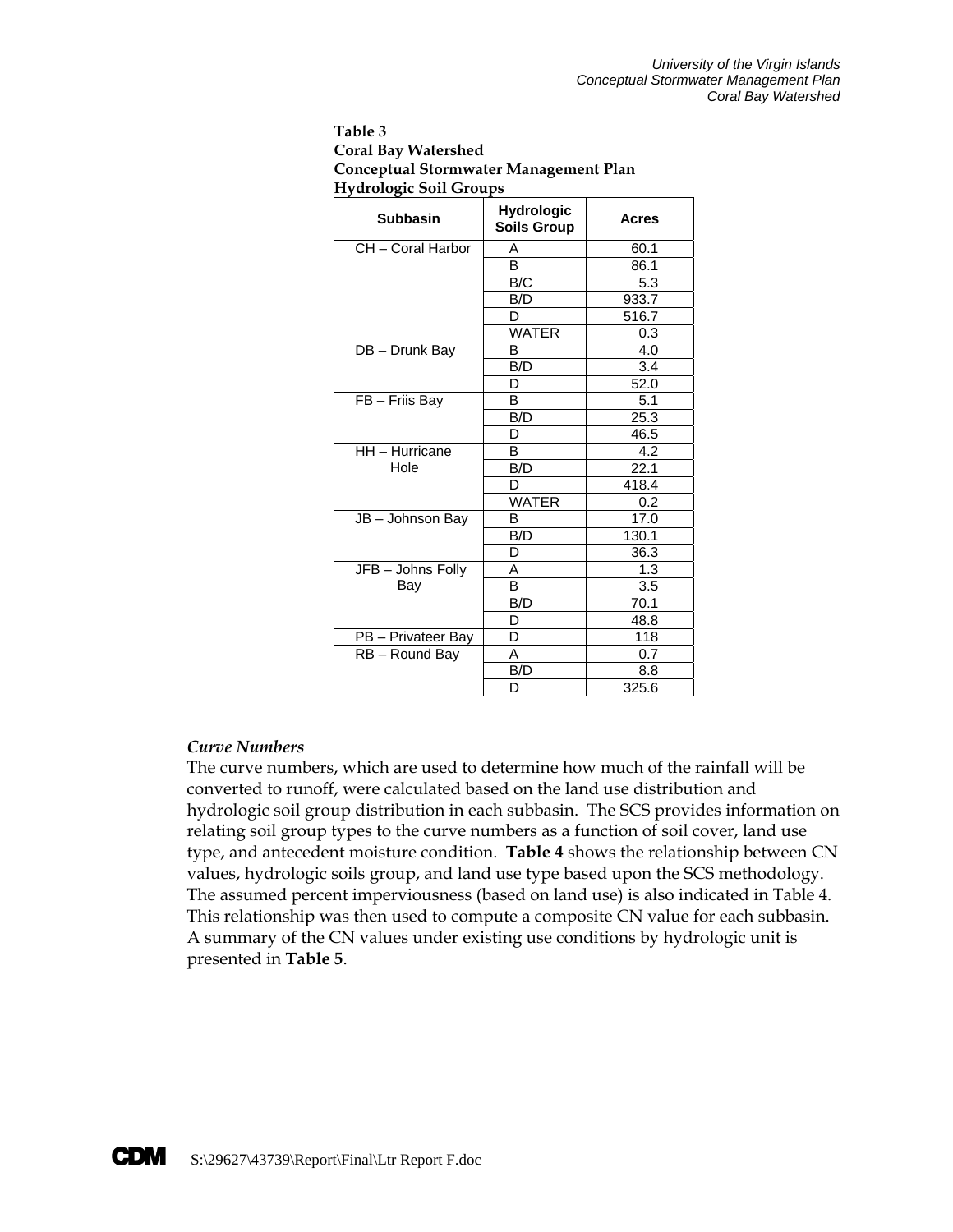#### **Table 4 Coral Bay Watershed Conceptual Stormwater Management Plan SCS Hydrologic Soils Group Curve Numbers**

| St. John Land                   | Reassigned                                            | <b>Percent</b><br><b>Impervious</b> | <b>Curve Number for Each SCS Hydrologic Group</b> |    |    |    |
|---------------------------------|-------------------------------------------------------|-------------------------------------|---------------------------------------------------|----|----|----|
| Use Inventory                   | <b>Land Use</b>                                       |                                     | A                                                 | B  | C  | D  |
| Low Density<br>Residential      | Low Density<br>Residential                            | 30                                  | 57                                                | 72 | 81 | 86 |
| Commercial                      | Commercial                                            | 85                                  | 89                                                | 92 | 94 | 95 |
| Hotel/Resort                    | Commercial                                            | 85                                  | 89                                                | 92 | 94 | 95 |
| Waterfront/Marine               | Industrial                                            | 72                                  | 81                                                | 88 | 91 | 93 |
| <b>Public Facilities</b>        | Institutional                                         | 85                                  | 89                                                | 92 | 94 | 95 |
| Parks/Recreation/<br>Open Space | Forest                                                | $\Omega$                            | 36                                                | 60 | 73 | 79 |
| Undeveloped                     | Forest                                                | $\Omega$                            | 36                                                | 60 | 73 | 79 |
| Agriculture                     | Uncultivated<br>Agricultural<br>Land (UVICES<br>2002) | 0                                   | 74                                                | 83 | 88 | 90 |

#### **Table 5**

### **Coral Bay Watershed Conceptual Stormwater Management Plan Curve Numbers**

| Subbasin              | <b>Curve Number</b> |
|-----------------------|---------------------|
| CH – Coral Harbor     | 78                  |
| DB - Drunk Bay        | 78                  |
| FB - Friis Bay        | 80                  |
| HH - Hurricane Hole   | 79                  |
| JFB - Johns Folly Bay | 79                  |
| JB - Johnson Bay      | 78                  |
| PB - Privateer Bay    | 79                  |
| RB - Round Bay        | 80                  |

CDM intersected the land use and SCS Hydrologic Soils Group with the subbasin delineation coverage using Arcview® Version 9.0. CDM then exported the resulting dbf file to a Microsoft® Access database and used a series of queries to calculate the composite CN value using predefined look-up tables and the percentages (by area) of the hydrologic coverages for each subbasin. It should be noted that the percent of water body was not included in the calculation of the CN but was input to the model as DCIA.

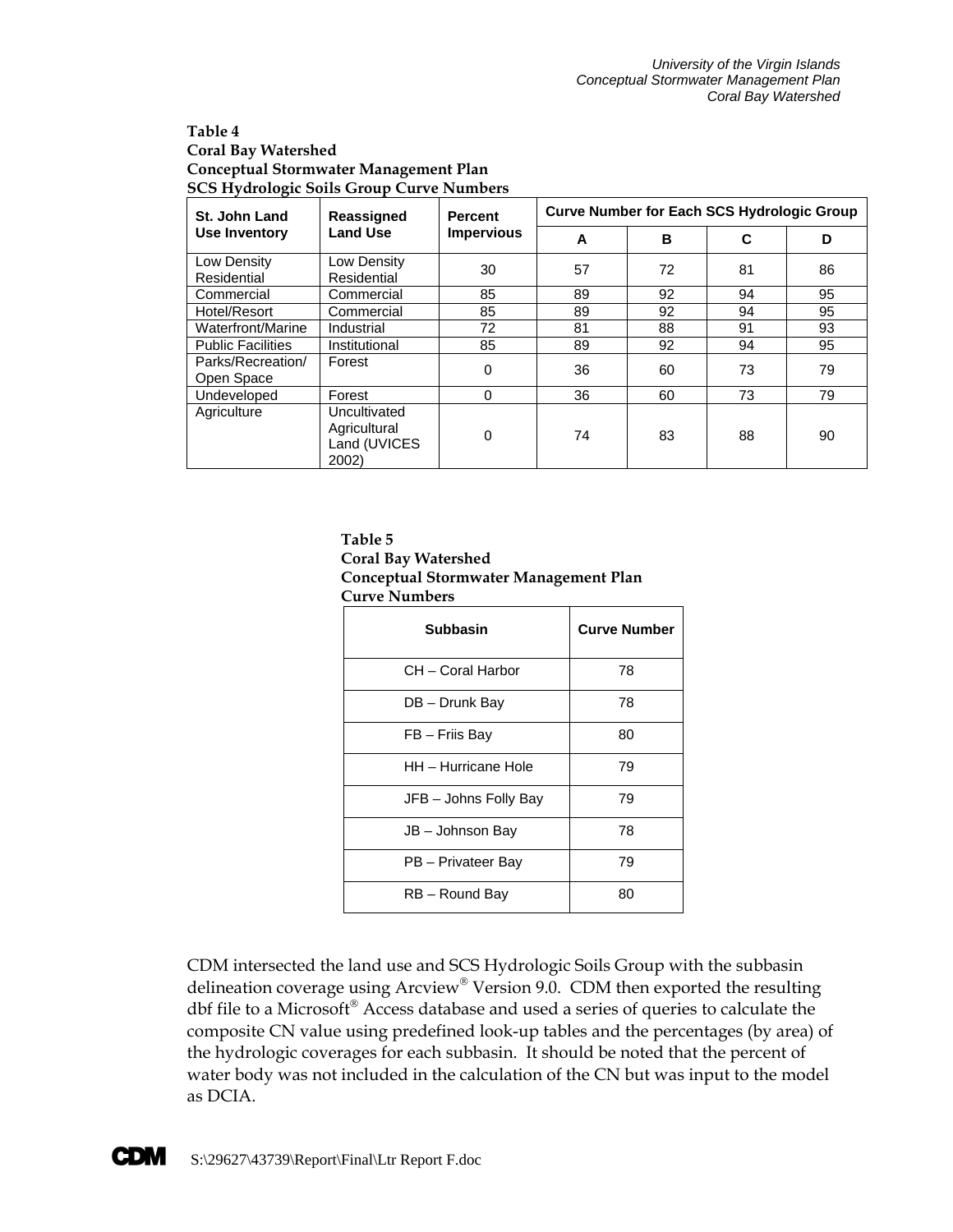# **Hydrologic Modeling Results**

Once the hydrologic component of the ICPR stormwater model was developed, CDM performed simulations of the 1- and 2-year/24-hour design storm events for existing land use conditions for the Coral Bay Watershed. The predicted peak volumes and flows for each of the subbasins during the simulated storm events are shown in **Table 6**.

#### **Table 6 Coral Bay Watershed Conceptual Stormwater Management Plan Simulated Peak Flows**

| <b>Subbasin</b>          | 1-year/24-hour<br><b>Storm Event</b><br>Volume (ac-ft) | 1-year/24-hour<br><b>Storm Event</b><br>Peak Flow (cfs) | 2-year/24-hour<br><b>Storm Event</b><br>Volume (ac-ft) | 2-year/24-hour<br><b>Storm Event</b><br>Peak Flow (cfs) |
|--------------------------|--------------------------------------------------------|---------------------------------------------------------|--------------------------------------------------------|---------------------------------------------------------|
| CH - Coral Harbor        | 132.0                                                  | 533.6                                                   | 241.6                                                  | 1021.1                                                  |
| DB - Drunk Bay           | 4.9                                                    | 61.2                                                    | 9.0                                                    | 114.4                                                   |
| FB - Friis Bay           | 7.2                                                    | 74.1                                                    | 12.7                                                   | 135.3                                                   |
| HH - Hurricane<br>Hole   | 39.2                                                   | 436.5                                                   | 70.8                                                   | 809.5                                                   |
| JFB - Johns Folly<br>Bay | 10.8                                                   | 104.8                                                   | 19.5                                                   | 195.3                                                   |
| JB - Johnson Bay         | 15.1                                                   | 118.6                                                   | 27.7                                                   | 224.8                                                   |
| PB - Privateer Bay       | 10.6                                                   | 127.2                                                   | 19.2                                                   | 234.4                                                   |
| RB - Round Bay           | 30.9                                                   | 353.2                                                   | 55.1                                                   | 636.0                                                   |

# **Conceptual Design Alternatives Analysis**

Based on field reconnaissance as well as the results of the preliminary engineering analysis, CDM identified conceptual alternatives to address the untreated and unmanaged runoff and sediment deposition into Coral Bay. Various stormwater BMPs considered are discussed further below. In general, stormwater BMPs are typically more easily implemented in new projects where their design can be incorporated into the overall development plan. After development has occurred, the lack of available land severely limits the implementation of cost-effective management options (UVI-CES, 2002).

### **Stormwater BMPs**

As indicated in **Table 7**, various stormwater BMPs were considered for the Coral Bay watershed. These BMPs fall into three primary categories: source controls, end of pipe treatment, and detention basins. Since the Coral Bay sediment source is largely generated from natural areas (nonpoint), sediment management through source

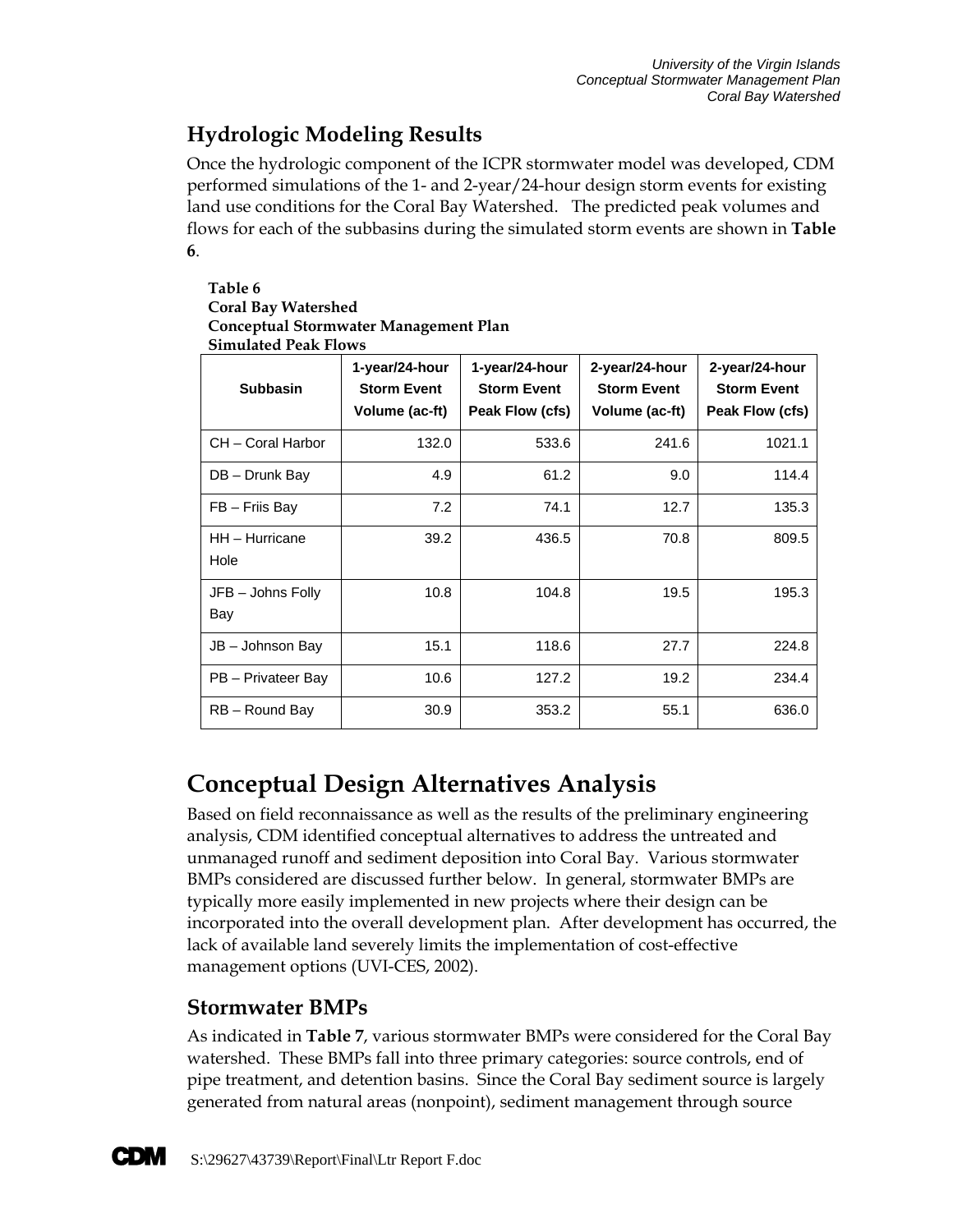controls alone would be wide-spread and likely prohibitively expensive. However, natural vegetative filter strips and check dams are examples of source controls that should be incorporated into the existing landscape where possible. Also, future development should be required to incorporate appropriate source controls into the site design of new development projects. The use of construction BMPs, such as silt fencing and sediment traps, should also be required and enforced during construction of roadway and new development projects.

#### **Table 7**

#### **Coral Bay Watershed**

#### **Conceptual Stormwater Management Plan Stormwater BMPs Considered**

| <b>BMP Type</b>                                                                          | <b>Primary Use</b>                                    | <b>Advantages</b>                                                                               | <b>Disadvantages</b>                                         |  |  |  |
|------------------------------------------------------------------------------------------|-------------------------------------------------------|-------------------------------------------------------------------------------------------------|--------------------------------------------------------------|--|--|--|
| <b>Source Controls</b>                                                                   |                                                       |                                                                                                 |                                                              |  |  |  |
| Stabilize soils and<br>Regrading and<br><b>Stabilization Practices</b><br>reduce erosion |                                                       | Most direct method to<br>reduce erosion and<br>sedimentation<br>Preserves natural<br>vegetation | Wide-spread<br>implementation needed.<br>Very expensive      |  |  |  |
| <b>End of Pipe Treatment</b>                                                             |                                                       |                                                                                                 |                                                              |  |  |  |
| <b>Energy Dissipater</b>                                                                 | Reduce velocity of<br>watercourse                     | Small footprint<br>Relatively inexpensive                                                       | Not ideal for settling<br>Limited sediment storage           |  |  |  |
| Vortex Unit                                                                              | Sediment and debris<br>removal                        | Small footprint<br>Relatively inexpensive                                                       | Limited sediment storage                                     |  |  |  |
| Sediment and debris<br><b>Baffle Box</b><br>removal                                      |                                                       | Small footprint<br>Easy to maintain                                                             | Requires more frequent<br>maintenance than ponds             |  |  |  |
| <b>Detention</b>                                                                         |                                                       |                                                                                                 |                                                              |  |  |  |
| Pond                                                                                     | Sediment removal and<br>uptake of other<br>pollutants | More effective BMP<br>Less frequent<br>maintenance                                              | Requires more space and<br>flatter topography                |  |  |  |
| Wetland                                                                                  | Detention and<br>vegetative uptake of<br>pollutants   | More effective<br>treatment through<br>vegetative uptake                                        | Must maintain hydrology<br>Not ideal for primary<br>settling |  |  |  |

End-of-pipe devices such as energy dissipaters and flow-through separators (baffle boxes and vortex units) are designed to slow or detain a water course (or a portion thereof) with a device at the end of pipe or stream. These devices are designed to allow settling of sediment and/or to reduce downstream velocities and subsequent erosion. Benefits of end-of-pipe devices are that they are typically less expensive, can be implemented within smaller and steeper areas, and are more easily maintained. Disadvantages are that they have limited capacities, are designed for smaller flows, and require more regular maintenance.

Detention basins, such as ponds and constructed and natural wetlands, are designed to temporarily hold stormwater allowing for sediments and other pollutants to settle

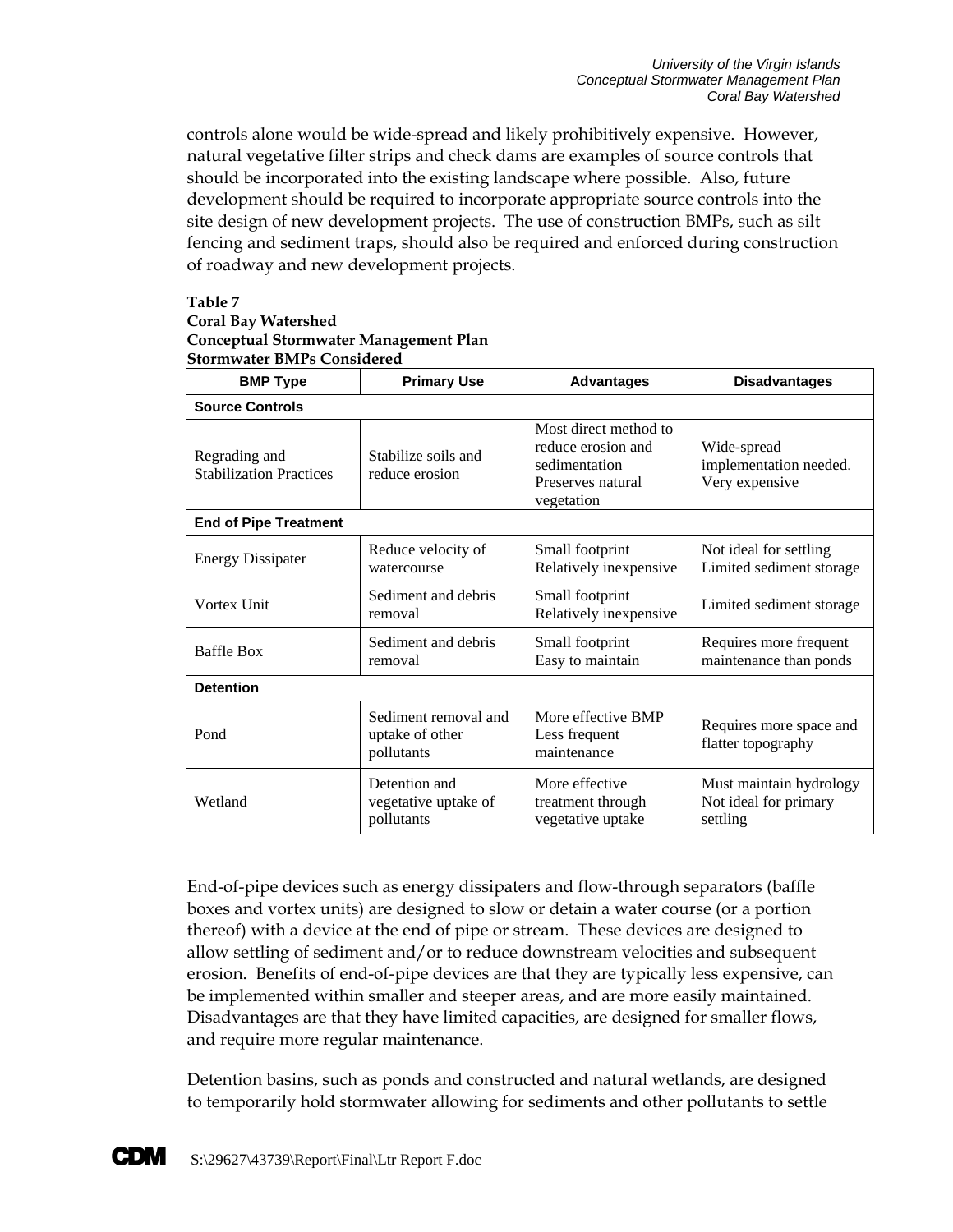out before being discharged at a controlled rate. These basins should be sized to provide a minimum detention time for the target storm capture volume. This minimum detention (or residence time) represents the time required for sediments to settle out of the water column within the detention basin and be removed from the runoff stream. Advantages of detention BMPs include the ability to treat larger flows and less frequent maintenance. Disadvantages include the need for larger available areas and relatively flat topography for implementation.

### **BMP Conceptual Design Recommendations**

Conceptual design BMPs recommended for Coral Bay include baffle boxes and detention ponds. Baffle boxes are recommended over vortex units based on a longer detention time and greater sediment storage capacity. Use of energy dissipaters is recommended as needed to slow a water course or in conjunction with a baffle box, but not instead of a baffle box. Use of ponds over wetland to provide detention is recommended based on the need for primary settling and sediment storage. Where possible in conjunction with a detention pond, additional detention treatment is recommended using extended detention and/or wetland treatment. While the design of source controls is not specifically addressed, they should also be retrofit where practical and be required in the design of new development.

Implementation of the recommended BMPs should be based on subbasin size, available land, and the degree of topographic relief characteristic of the watershed. Design considerations of end of pipe treatment and detention BMPs are discussed further below.

### **BMP Design Considerations**

Several of the subbasins have extremely steep slopes (average slope of approximately 25 percent) that are continuous almost to the edge of the shoreline. Examples include the Drunk Bay, Friis Bay, Johnson Bay, portions of Coral Harbor, Hurricane Hole, and Privateer Bay subbasins. The steep nature of these subbasins do not allow for BMPs that are land intensive such as detention ponds. Therefore, end-of-pipe treatments should be considered to retrofit areas with steep slopes and/or where there is little space available. However, these units are typically designed to accommodate smaller flows. To address the smaller subbasins (i.e., Drunk Bay and Friis Bay), typical baffle boxes could be used to capture sediment from portions of the discharge during smaller storm events. To address the medium subbasins (i.e., Johnson and Privateer Bay), extended baffle boxes would be needed to treat portions of the discharge during typical storm events. Baffle boxes may not be appropriate in the larger subbasins (i.e., Coral Harbor and Hurricane Hole) due to the excessive flow and sedimentation loads. Instead detention ponds, if possible, are recommended for the larger basins.

Detention BMPs are more suitable for larger subbasins with available land areas and milder topographic relief. Where feasible, larger stormwater facilities should be considered within subbasins that generate larger flows. Subbasins that appear to have areas with milder topographic relief include portions of Coral Harbor, Johns

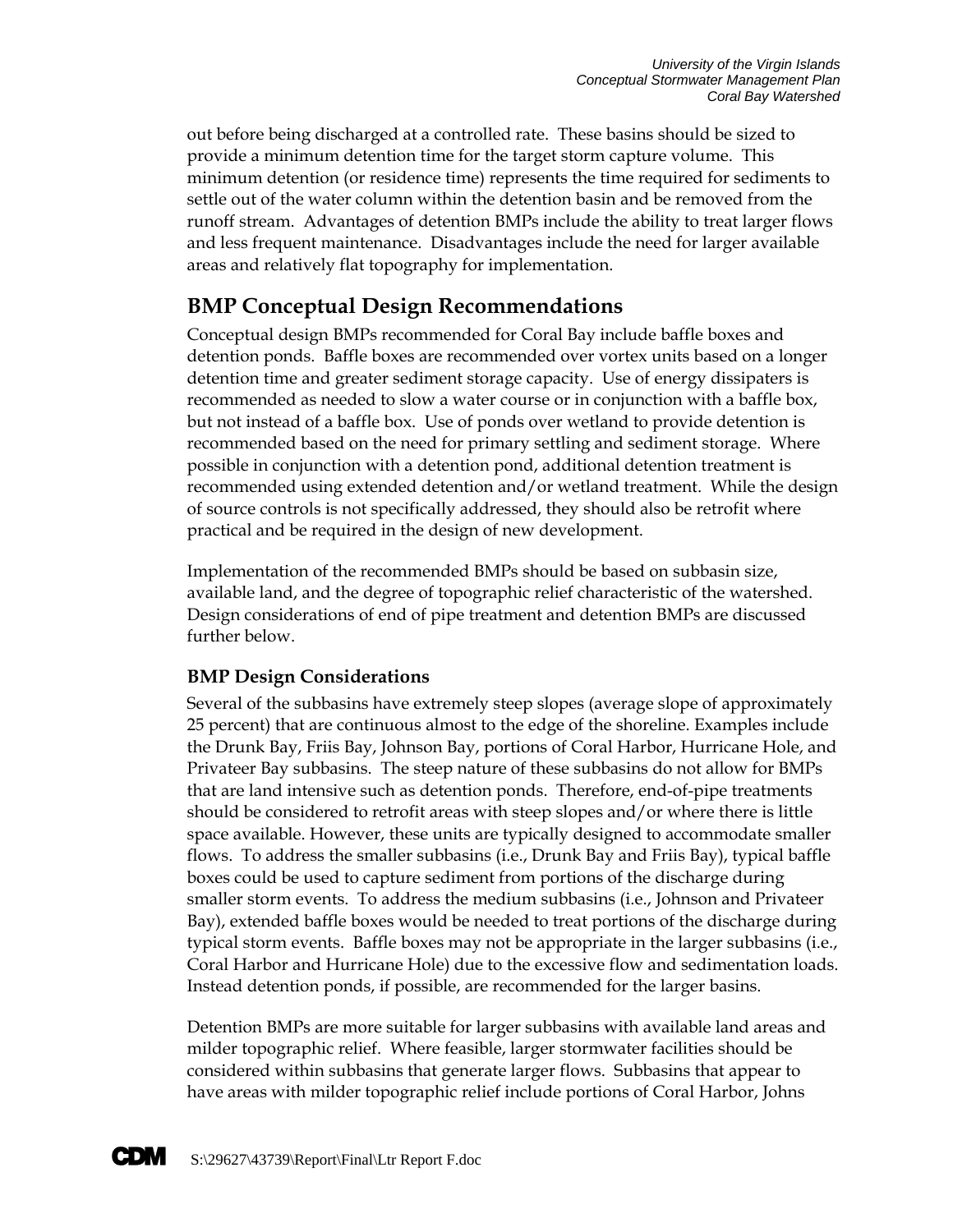Folly Bay, portions of Johnson Bay, and portions of Round Bay. The advantages of detention ponds are that they have greater capacities, require less frequent maintenance, and can be used to treat greater flows. The disadvantages are that they require more land area, which in turn drive up costs, and can be more difficult to maintain.

Regardless of the BMP method selected (detention or end-of-pipe), design considerations are similar. The BMP should be sized according the established capture objective (e.g., the first inch of runoff). The detention (or residence) time within the BMP must also be determined to capture the target sediment  $(e.g., fine)$ sand) and to meet target removal rate (e.g., 80%) from the treated runoff. The required detention time is based on the runoff sediment characteristics and the target removal rate. Annual maintenance requirements (volumes and frequencies) can be estimated based on the capture and removal objectives and the sediment storage capacity of the BMP.

Depending on the size of the subbasin and the sediment load carried by the runoff, it may be necessary to implement more than one BMP device in series or within different areas of the subbasin to meet the target capture and removal objectives. Also, additional data collection (e.g., topographic survey, geotechnical investigation, stormwater runoff quality, and settleability tests) specific to the subbasins to be treated is needed to confirm BMP performance and to support more refined designs of proposed BMP devices.

To clarify the conceptual design process, pilot areas within the Coral Harbor subbasin are identified for conceptual design.

### **BMP Conceptual Pilot Design Parameters**

Based on discussions and feedback from the ECC, CDM identified pilot areas within the Coral Harbor subbasin to be used for developing conceptual designs. The pilot areas were delineated by dividing a portion of the subbasin into smaller hydrologic units that are tributary to the individual guts, as shown in **Figure 10.** These portions of the Coral Harbor subbasin were selected to pilot the conceptual design for various reasons including: 1) chronic sedimentation problems occur here due to the number of guts as well as the large flows conveyed during storm events; 2) new development is more concentrated in these areas; and 3) these are areas that have milder topographic relief thus allowing more options for BMP design.

In order to develop conceptual designs for the pilot areas, it was necessary to estimate the flows from the individual hydrologic units to determine the sizes of facilities needed to provide sufficient stormwater treatment. The hydrologic units, their areas and estimated peak flows and volumes for the 1-year/24-hour storm event are included in **Table 8**. Flows and volumes for each of the hydrologic units were estimated by multiplying the percent land area of the subbasin by the total amount of peak flow predicted by the ICPR stormwater model for the Coral Harbor subbasin (Table 6). The hydrologic properties of each unit were assumed to be homogeneous

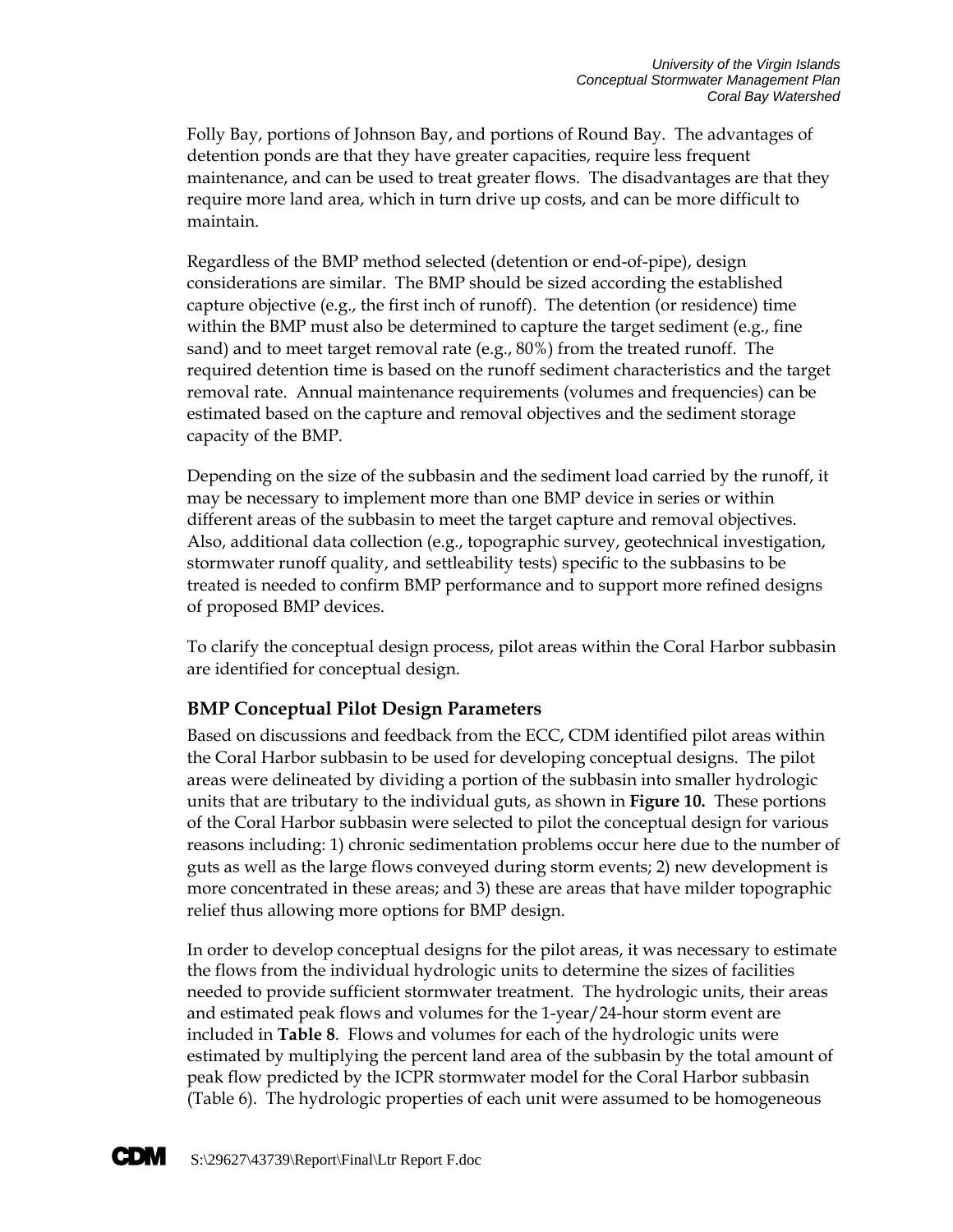throughout the subbasin. The runoff volume generated by the 1-year/24-hour storm event in the Coral Harbor subbasin is approximately 1 inch over the subbasin area.

#### **Table 8 Coral Bay Watershed Conceptual Stormwater Management Plan Estimated Pilot Area Peak Flows**

| <b>Hydrologic</b><br><b>Unit</b> | Area<br>(acres) | % Land area of<br><b>Coral Harbor</b><br>Subbasin* | <b>Estimated Flow</b><br>$(cfs)$ 1-year/24-<br>hour event** | <b>Estimated</b><br>Volume (ac-ft)<br>1-year/24-hour<br>event** |
|----------------------------------|-----------------|----------------------------------------------------|-------------------------------------------------------------|-----------------------------------------------------------------|
| $CH-1$                           | 52.6            | 3.30%                                              | 17.5                                                        | 4.4                                                             |
| $CH-2$                           | 28.2            | 1.80%                                              | 9.4                                                         | 2.4                                                             |
| $CH-3$                           | 132.5           | 8.30%                                              | 44.1                                                        | 11.0                                                            |
| $CH-4$                           | 73.8            | 4.60%                                              | 24.6                                                        | 6.1                                                             |
| $CH-5$                           | 372             | 23.20%                                             | 123.8                                                       | 30.6                                                            |
| $CH-6$                           | 369.7           | 23.10%                                             | 123.1                                                       | 30.5                                                            |
| $CH-7$                           | 67.8            | 4.20%                                              | 22.6                                                        | 5.5                                                             |
| $CH-8$                           | 97.5            | 6.10%                                              | 32.5                                                        | 8.1                                                             |

\* Coral Harbor Subbasin Area = 1603 acres

\*\*Predicted ICPR Coral Harbor Subbasin Flow for the 1-year/24-hour event = 533.6 cfs

### **Conceptual Design Assumptions**

To support the conceptual design of the pilot BMPs, the following assumptions were made:

- 1) BMP design parameters are based on the runoff flow rates and volumes from the 1year/24 hour storm event;
- 2) Target runoff capture volume is the first inch of runoff over the subbasin;
- 3) Target sediment is fine sand (0.1 millimeter);
- 4) Settling velocity of fine sand is approximately 1 foot in 38 seconds (Urquhart, 1959);
- 5) Sediment must settle a minimum depth of 3 feet to be removed by the BMP;
- 6) Minimum effective flow depth of the BMP is 3 feet and minimum sediment storage depth is 3 feet;
- 7) Based on the assumed settling velocity for fine sand and depth (3 feet), the required minimum detention time is approximately 1.9 minutes;
- 8) A maximum velocity of 0.5 feet per second within the BMP is allowed to minimize re-suspension of settled sediment; and

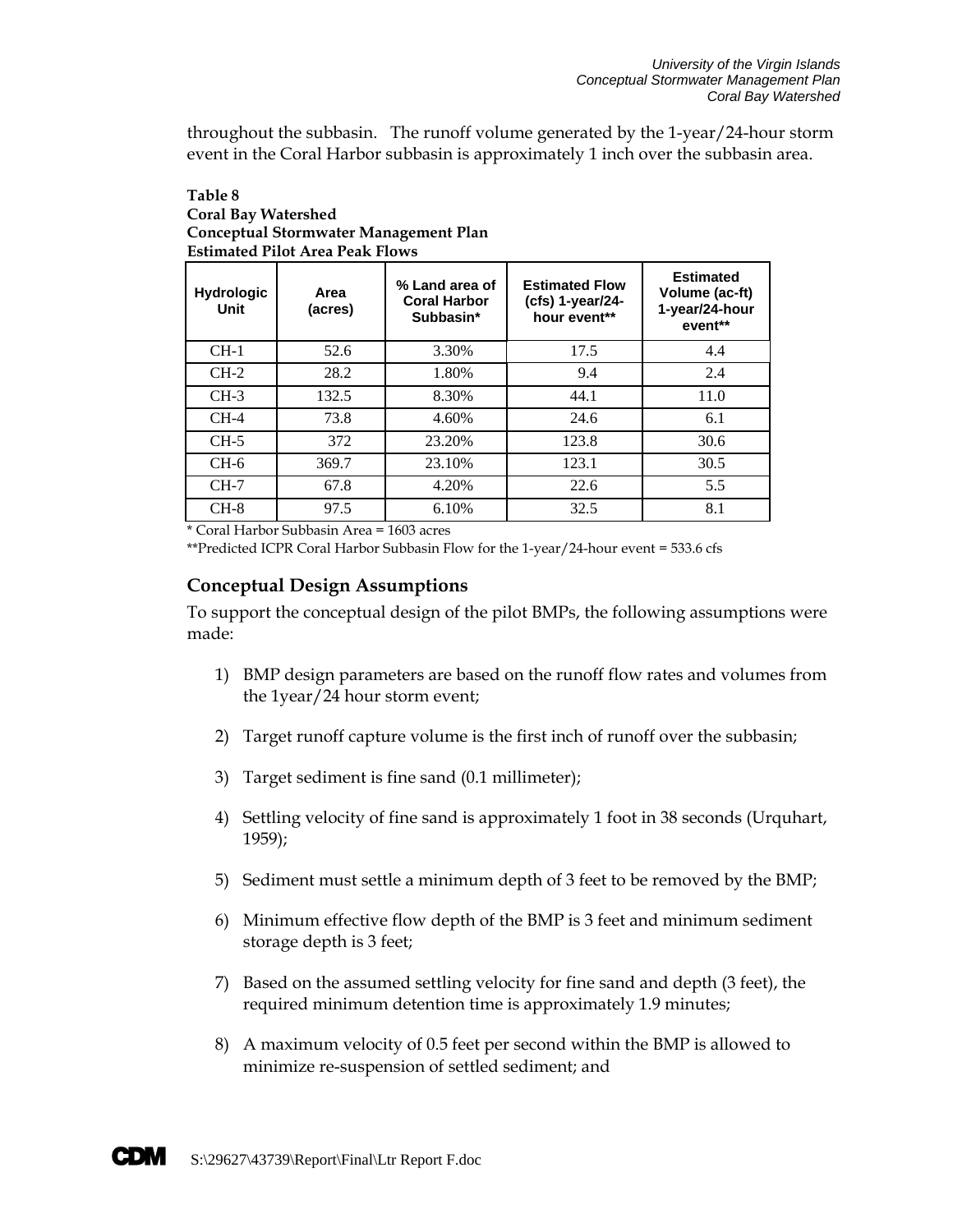9) A minimum length to width ratio of 3:1 is desired (especially for baffle boxes) to reduce short circuiting.

### **Conceptual Management Plan and Pilot Designs**

A conceptual management plan was developed for the eight pilot areas as shown on **Figure 11**. The pilot design parameters presented in **Table 9**, include four baffle boxes, two extended baffle boxes, and two detention ponds. For the detention ponds suitable land with relatively flat topography is needed. Therefore, an alternative to the detention ponds located in hydrologic units CH-5 and CH-6 is a detention pond located in hydrologic unit CH-1, as indicated on Figure 11.

For the purposes of this study, extended baffle boxes are defined to be baffle boxes more than 60 feet in length. Vortex units, though effective BMPs, are not recommended since the sediment storage capacities for these units are typically smaller than those available in baffle boxes. Energy dissipaters are also not recommended herein for sediment removal since their primary purpose is to reduce runoff velocities. Energy dissipaters should however be considered in conjunction with recommended BMPs or in areas with erosive velocities that would otherwise have no BMP.

#### **Table 9**

### **Coral Bay Watershed Conceptual Stormwater Management Plan Conceptual Pilot BMP Design Parameters**

| <b>Hydrologic</b><br>Unit | <b>Recommended BMP</b>     | <b>Inflow Pipe</b><br><b>Diameter</b><br>(inches) | <b>Minimum</b><br><b>BMP</b> Area<br>(square feet) | Length<br>(feet) | Width<br>(feet) | <b>Minimum</b><br><b>BMP Volume</b><br>(cubic feet) |
|---------------------------|----------------------------|---------------------------------------------------|----------------------------------------------------|------------------|-----------------|-----------------------------------------------------|
| $CH-1$                    | <b>Baffle Box</b>          | 30                                                | 665                                                | 45               | 15              | 1,995                                               |
| $CH-2$                    | <b>Baffle Box</b>          | 24                                                | 357                                                | 33               | 11              | 1,072                                               |
| $CH-3$                    | <b>Extended Baffle Box</b> | 42                                                | 1,676                                              | 72               | 24              | 5,105                                               |
| $CH-4$                    | <b>Baffle Box</b>          | 30                                                | 935                                                | 53               | 18              | 2,804                                               |
| $CH-5$                    | Detention Pond             | 72                                                | 14,161                                             | 119              | 119             | 42,411                                              |
| $CH-6$                    | Detention Pond             | 72                                                | 13,924                                             | 118              | 118             | 41,936                                              |
| $CH-7$                    | <b>Baffle Box</b>          | 30                                                | 859                                                | 51               | 17              | 2,576                                               |
| $CH-8$                    | <b>Extended Baffle Box</b> | 36                                                | 1,235                                              | 61               | 20              | 3,705                                               |

1. Baffle boxes assume an effective length to width ratio of 3 to 1.

2. Detention ponds assume an effective length to width ratio of 1 to 1.

3. BMPs assumes an effective flow depth of 3 feet.

### **BMP Design Methodology**

The design parameters specified in Table 9 satisfy the design assumptions listed above. To illustrate the design methodology, the following steps are presented for hydrologic units CH-2 and CH-5.

The conceptual BMPs are designed to treat flows and volumes associated with the first inch of runoff from the associated hydrologic units (Table 8). For hydrologic unit